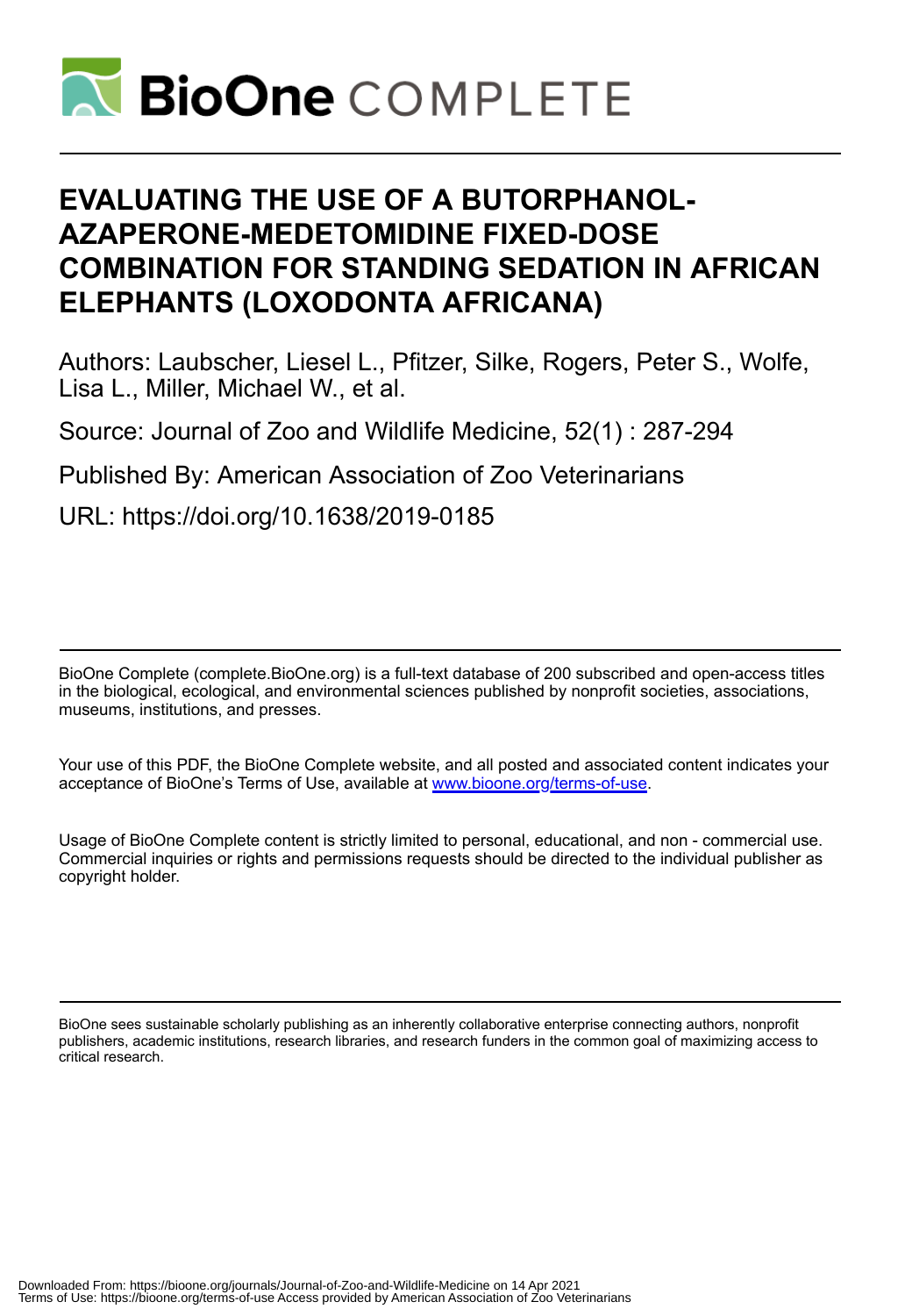# EVALUATING THE USE OF A BUTORPHANOL-AZAPERONE-MEDETOMIDINE FIXED-DOSE COMBINATION FOR STANDING SEDATION IN AFRICAN ELEPHANTS (LOXODONTA AFRICANA)

# Liesel L. Laubscher, MSc, PhD, Silke Pfitzer, MSc, MMedVet, PhD, Peter S. Rogers, BVSc, Lisa L. Wolfe, MSc, DVM, Michael W. Miller, DVM, PhD, Aleksandr Semjonov, DVM, and Jacobus P. Raath, BVSc

Abstract: This study investigated the use of a fixed-dose combination of 30 mg/ml butorphanol, 12 mg/ml azaperone, and 12 mg/ml medetomidine for the standing sedation of captive African elephants (Loxodonta africana). In total, seven females (mean age 19.6 yr; range 6–31 yr) and six males (mean age 33.5 yr; range 9–35 yr) were sedated. The estimated dose was  $0.0005 \pm 0.0001$  ml/kg and  $0.006 \pm 0.001$  ml/cm shoulder height, which resulted in a dose of 0.016  $\pm$  0.002 mg/kg or 0.19  $\pm$  0.04 mg/cm shoulder height butorphanol, 0.006  $\pm$  0.0008 mg/ kg or 0.076  $\pm$  0.015 mg/cm shoulder height azaperone, and 0.006  $\pm$  0.0008 mg/kg or 0.076  $\pm$  0.015 mg/cm medetomidine. First signs of sedation were observed within  $3-10$  min (mean 6  $\pm$  2 min) after darting, and monitoring of the animals started on average at  $24 \pm 9$  min after darting. No bradycardia was observed in any of the elephants (mean heart rate  $40.0 \pm 6.55$  beats/min), although all the animals were mildly hypotensive (mean blood pressure 118.5/86 [94.5]). Rectal temperatures fell within acceptable ranges, and respiratory parameters were stable in all the animals throughout sedation and fell within the standard ranges reported for conscious, standing elephants. Only one elephant had clinically significant hypoxemia characterized by a partial pressure of oxygen (PaO<sub>2</sub>) < 60 mm Hg. This elephant was also hypercapnic (PaCO<sub>2</sub> > 50 mm Hg), although pH and peripheral capillary oxygen saturation fell within acceptable ranges. None of the elephants reacted to moderately painful stimuli while sedated. The combination was reversed with intramuscular injections of naltrexone (1 mg for every 1 mg butorphanol) and atipamezole (5 mg for every 1 mg medetomidine). Recovery was smooth and calm in all the animals. Time from injection of the reversals until the first signs of recovery was  $4.6 \pm 2.01$  min (range  $1-8$ ) min).

# INTRODUCTION

Captive African elephants (Loxodonta africana), such as those in zoos, sanctuaries, and rehabilitation centers, regularly require veterinary interventions. Sedation, chemical restraint, or both is therefore necessary when elephants are not trained to cooperate for a procedure, when adequate handling facilities are lacking, or when painful procedures have to be carried out. Sedation not only makes the experience less traumatic for the elephants, but it also allows for safer access and handling of captive elephants.23,30,32 In the wild, African elephants are usually anesthetized with a potent opioid, such as etorphine or thiafentanil, which results in complete recumbency of the animals to handle them safely. $14,45,46,53$ However, in captive elephants, many procedures can be performed without the need for lateral recumbency. Standing sedation results in less stress in group-housed animals because the remaining animals in the herd are not witness to an unnaturally recumbent conspecific and are often unaware that the sedated animal underwent a medical procedure.<sup>30</sup> Standing sedation also allows for access to both sides of the animal and eliminates the potential risks involved with inappropriate recumbent positioning. When elephants are immobilized with potent opioids to achieve complete lateral recumbency, not only can recumbency with the head down on a slope lead to compression of the lungs by the temporary displacement of internal organs, but obstruction of the upper airways by foreign objects or the positioning of the trunk under the body can be fatal. Nerve compression and muscle damage by a hard surface or by rocks are an additional physical risk to elephants going into lateral recumbency. Additionally, potent opioids that have to be used to achieve reliable lateral recumbency in ele-

From Wildlife Pharmaceuticals South Africa (Pty) Ltd, 38 Wilkens Road, White River, 1240, South Africa (Laubscher, Raath); the Department of Animal Science, Stellenbosch University, Private Bag X1, Matieland, 7602, South Africa (Laubscher); Wildlifevets.com, Ngongoni Game Lodge, Tipperary 135 JU Karino, Mpumalanga, South Africa (Pfitzer, Raath); Provet Wildlife Services, 17 Safari Junction, Hoedspruit, 1380, South Africa (Rogers); Colorado Parks and Wildlife, 4330 Laporte Avenue, Fort Collins, CO 80521, USA (Wolfe, Miller); and the Institute of Veterinary Medicine and Animal Sciences, Estonian University of Life Sciences, Kreutzwaldi 62, 51014, Tartu, Estonia (Semjonov). Correspondence should be directed to Ms. Laubscher (liesel@wildpharm.co.za).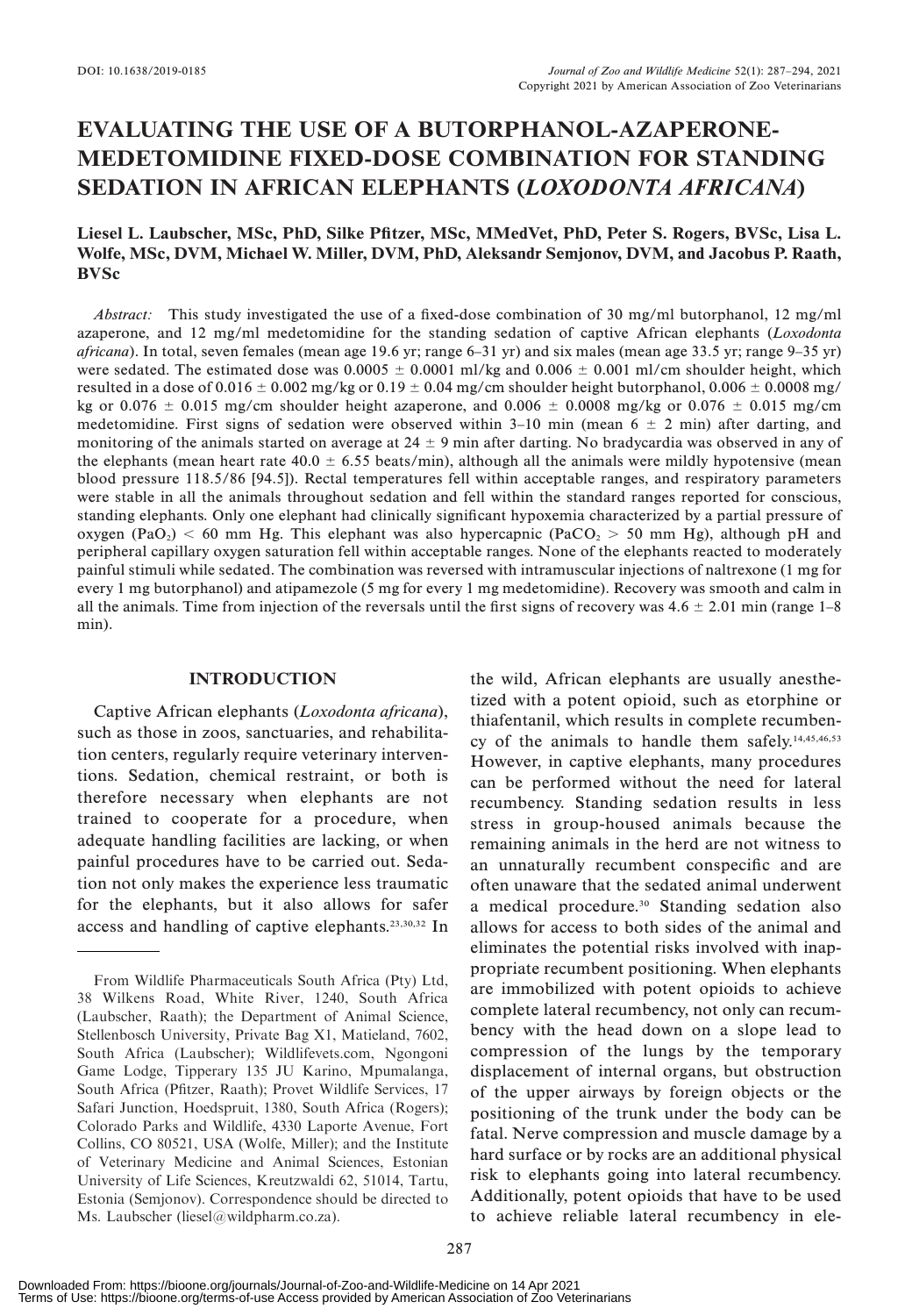phants have also been reported to lead to pulmonary hypertension, resulting in potentially fatal lung edema—so-called pink foam syndrome in elephants.11,16,21 Potent opioids are also not available in many countries, and avoiding the use of potent opioids mitigates some of the risks posed by these drugs to the management team.21

In captive elephants,  $\alpha_2$  adrenoceptor agonists, such as xylazine, medetomidine and detomidine, are often used alone or combined with butorphanol to induce standing sedation.7,18,20,23,35 The use of xylazine alone has been shown to provide ''fair'' sedation that is adequate to load animals onto a trailer, whereas its combination with butorphanol provides better sedation and analgesia for minor procedures.32 Azaperone, a butyrophenone, has also been reported to provide excellent sedation in captive African elephants, although it has no analgesic properties and therefore requires local anesthesia for painful procedures.32 The use of medetomidine or detomidine in combination with butorphanol has been successfully used to provide adequate standing sedation for minor procedures in African elephants.<sup>23,30</sup>

A new fixed-dose combination consisting of 30 mg/ml butorphanol tartrate, 12 mg/ml azaperone tartrate, and 12 mg/ml medetomidine hydrochloride (BAM, Wildlife Pharmaceuticals [Pty] Ltd, White River, 1240, South Africa) is currently being investigated in a wide variety of southern African wildlife species. Medetomidine produces sedation, muscle relaxation, and analgesia by stimulating  $\alpha_2$ -receptors that exist pre- and postsynaptically in tissues throughout the body.<sup>9,10,47</sup> Butorphanol has potent analgesic properties because of agonistic  $\kappa$  receptor activity,<sup>38</sup> whereas azaperone causes sedation and the potentiation of anaesthesia.21,47 Additionally, azaperone is beneficial in reducing the hypertensive effects of opioids and  $\alpha_2$ -agonists because of its  $\alpha_1$ -receptor antagonistic activity that results in peripheral vasodilation and bradycardia.21,25,26,31,47 In combination, these drugs have proven useful for neuroleptanalgesia in wildlife. In South Africa, the successful use of BAM for the complete and reversible immobilization of lions (Panthera leo), cheetah (Acinonyx jubatus), and blesbok (Damaliscus pygargus phillipsi) has already been investigated.39–41 Internationally, this combination has also been successfully used for complete and reversible immobilization of white-tailed deer (Odocoileus virginianus),5,19,27,28 Rocky Mountain elk (Cervus canadensis nelsoni),<sup>51</sup> Nubian ibex (Capra nubiana),<sup>22</sup> captive caribou (Rangifer tarandus granti),<sup>12</sup> bighorn sheep (Ovis canadensis), $44$  American beaver (Castor canadensis), $34$  and black bear (Ursus americanus).<sup>52</sup>

The aim of this study was to investigate the effectiveness and physiological effects of BAM for the standing sedation of trained African elephants during routine medical procedures. Antagonism with atipamezole and naltrexone was also investigated.

# MATERIALS AND METHODS

The study took place at Camp Jabulani in Kapama Game Reserve  $(24^{\circ}25'45.5''\text{S}, 31^{\circ}00'$ 50.199E, altitude 506 m) near Hoedspruit in Limpopo province, South Africa. At the time of the study, Camp Jabulani had a herd of 14 habituated, trained elephants that were previously rescued from across southern Africa and were used for elephant interactions and educational purposes. The elephants were semicaptive, and they were allowed to roam the reserve throughout the day alongside their handlers and then returned to rest and sleep in custom-built enclosures.

The butorphanol, azaperone, and medetomidine fixed-dose combination used in this study was produced by Wildlife Pharmaceuticals. Each milliliter of the solution contained the active pharmaceutical ingredients as 30 mg of butorphanol tartrate, 12 mg of azaperone tartrate, and 12 mg of medetomidine hydrochloride. The animals were sedated on two separate occasions: nine animals during July 2016 and four animals during October 2016. The youngest animal in the herd, a 6-yr-old female, was excluded from the study because she could not successfully be separated from her mother. All the animals were sedated between 8 AM and 1 PM, with environmental temperatures during these periods ranging from 16.7°C to 39.3°C and humidity from 10% to 68%.

Before darting, the shoulder height of each animal was measured with the assistance of each animal's handler. These measurements were used to estimate body weight from shoulder height on the basis of data previously published, as well as data collected over a number of years in the Kruger National Park, South Africa (Malan and Raath, pers. comm.).<sup>8</sup> From these estimated weights, a BAM dose was calculated on the basis of a medetomidine dose of 0.006 mg/kg, which has previously been used in African and Asian elephants.23,35 A gas-powered dart gun (Pneu-Dart X-Caliber, Pneu-Dart Inc, Palo Alto, CA 94020, USA) and 5-ml darts (14 ga, 7.6-cm-long needle with wire barb, Pneu-Dart Inc) were used to deliver the drug. The entire herd stood alongside each other on an open grass area while each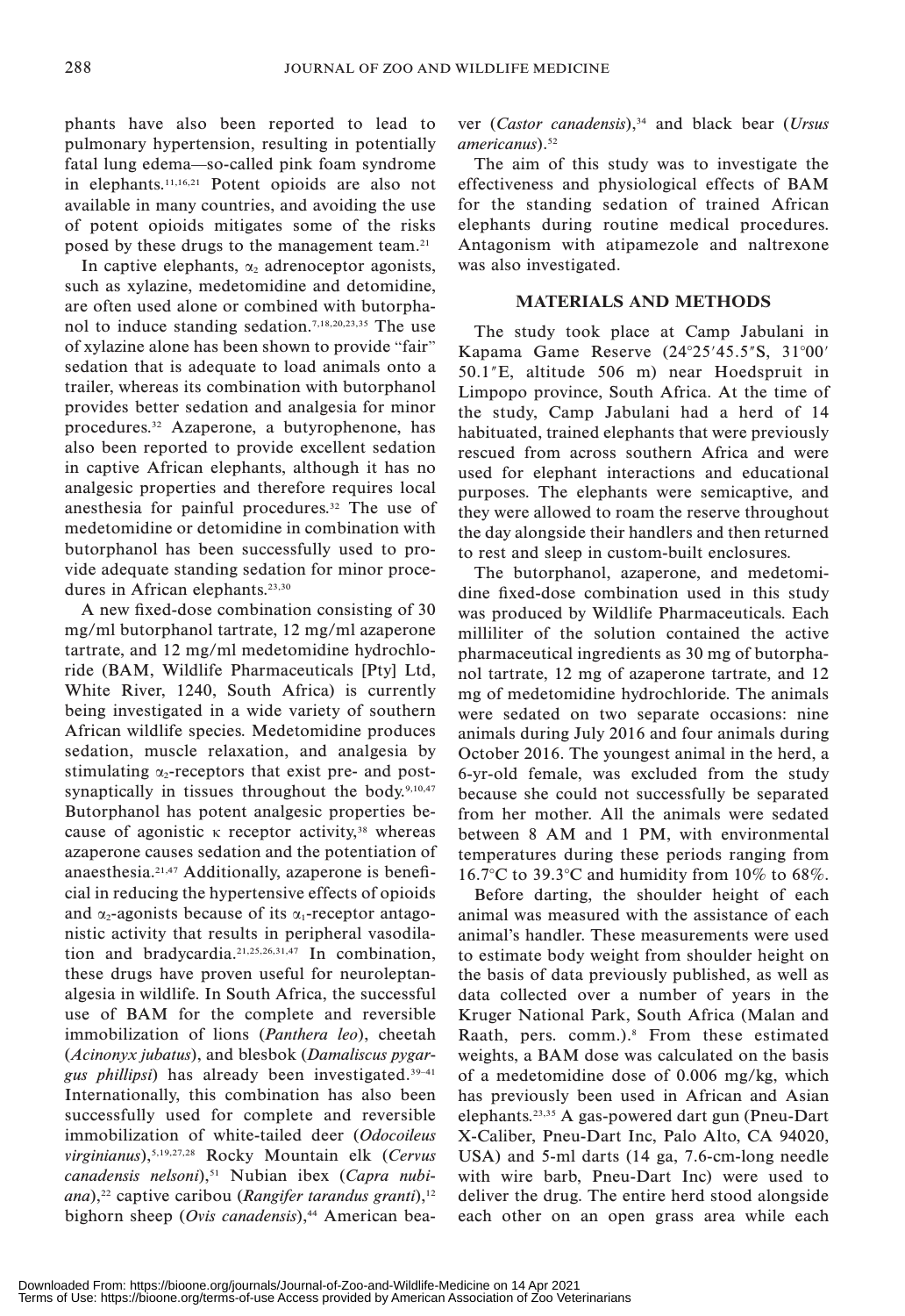animal was individually darted, moved away from the herd by its handler, monitored, and returned to the herd after reversal of sedation. Remote darting was done at distances ranging from 10 to 20 m. All injections were administered into the femoral muscle area. To antagonize the effect of the medetomidine, atipamezole (20 mg/ml, Wildlife Pharmaceuticals) at five times the medetomidine dose in milligrams was used. Naltrexone hydrochloride (Trexonil, Wildlife Pharmaceuticals, 50 mg/ml) was used to antagonize butorphanol at 1 mg for each milligram of butorphanol. All the injections were given by hand injection intramuscularly into femoral muscle area in all the elephants. None of the animals exhibited signs of severe agitation or stress while individual counterparts were being sedated and monitored, and all animals returned to the herd safely after

#### Monitoring and manipulations of animals

reversal.

Two stages of induction were timed. Stage I was measured from time of darting until the first signs of sedation. First signs included slowing of ear and tail movement (as sedation deepens, movement ceases), relaxation and ''dropping'' of the ears forward, sonorous breathing, protrusion of the penis from the prepuce, relaxation of the trunk and its resting on the ground, widening of the stance, and ataxia.<sup>11</sup> Stage II was measured from time of darting until monitoring could be safely started, at which point, the darted animal had been walked away from the herd to stand completely still in a shaded area while all the monitoring equipment was attached.

Most animals could safely be monitored within 25–35 min after darting, although one older bull exhibited initial excitement at first signs of sedation and subsequently took longer to stand still enough to be safely monitored. Monitoring of this animal only started at 45 min after darting, but no additional drugs were required to handle this animal safely. During monitoring, physiological parameters were recorded every 5 min for 25– 30 min. Heart rate (HR) was measured manually by palpation of the pulse in the auricular artery. Respiratory frequency  $(f_R)$  was measured by counting exhaled breaths. Peripheral oxygen saturation  $(SpO<sub>2</sub>)$  was measured with a pulse oximeter (Nonin PalmSAT 2500, Amsterdam, 1075, The Netherlands) attached to the ear at the same location on all the elephants. Rectal temperature was measured by means of a hand-held digital thermometer (Checktemp 1, Hanna Instruments [Pty] Ltd, Woonsocket, Providence County, RI 02895, USA) inserted into the rectum and pressed against the intestinal wall. Systolic blood pressure (SBP), diastolic blood pressure (DBP), and mean arterial pressure (MAP) was measured by means of invasive intra-arterial measurements at the auricular artery (arteria auricularis) with an invasive blood pressure monitor (IntraTorr, Meyer & Salter, Johannesburg, 2000, South Africa) connected to a Deltran II pressure transducer (Utah Medical, Midvale, UT 84047, USA). This instrument also reliably measured heart rate, thereby serving as a cross-reference to the pulse oximeter and manual measurements. The auricular artery was used to collect arterial blood samples from each animal. Three arterial blood samples were collected from each animal at 0, 10, and 20 min of monitoring. The puncture was done anaerobically with a heparinized syringe with an 18-ga needle. Blood sample analysis was conducted immediately with a portable analyzer and cartridges  $(i-STAT^{\circ}$  cartridges CG4+, CHEM8+, Abaxis, Union City, CA 94587, USA). Variables measured included pH, partial pressure of arterial oxygen  $(PaO<sub>2</sub>)$  partial pressure of carbon dioxide  $(PaCO<sub>2</sub>)$ , lactate, hematocrit, sodium, potassium, chloride, urea, creatinine, glucose, and ionized calcium levels. Actual base excess, actual bicarbonate, oxygen saturation, and hemoglobin were calculated automatically from the measured values.

After monitoring was completed and all the monitoring equipment was removed, the animal was given the reversal and walked back to the herd. Antagonists were injected intramuscularly into the femoral muscle area, and the time elapsed from injection until the first signs of recovery (voluntary trunk and ear movements) were recorded.

#### Statistical analysis

For the analysis of anesthetic effects, the elephant's HR, rectal temperature,  $f_{R}$ , SBP, DBP, MAP,  $SpO<sub>2</sub>$ , Pa $O<sub>2</sub>$ , PaCO<sub>2</sub>, pH, and lactate were measured, and the area under the curve (AUC) was calculated by a trapezoid method for every measurement for the immobilization period (30 min). The mean AUC were used as response variables in linear regression models. The bodyweight (estimated from measured shoulder height), shoulder height, and dose (ml) were used as continuous explanatory variables. Gender was included in models to control for a possible confounding effect. For evaluation of  $f_{R}$ effect on  $PaO<sub>2</sub>$  and  $SpO<sub>2</sub>$ , linear regression models with  $PaO<sub>2</sub>$  or  $SpO<sub>2</sub>$  mean AUC as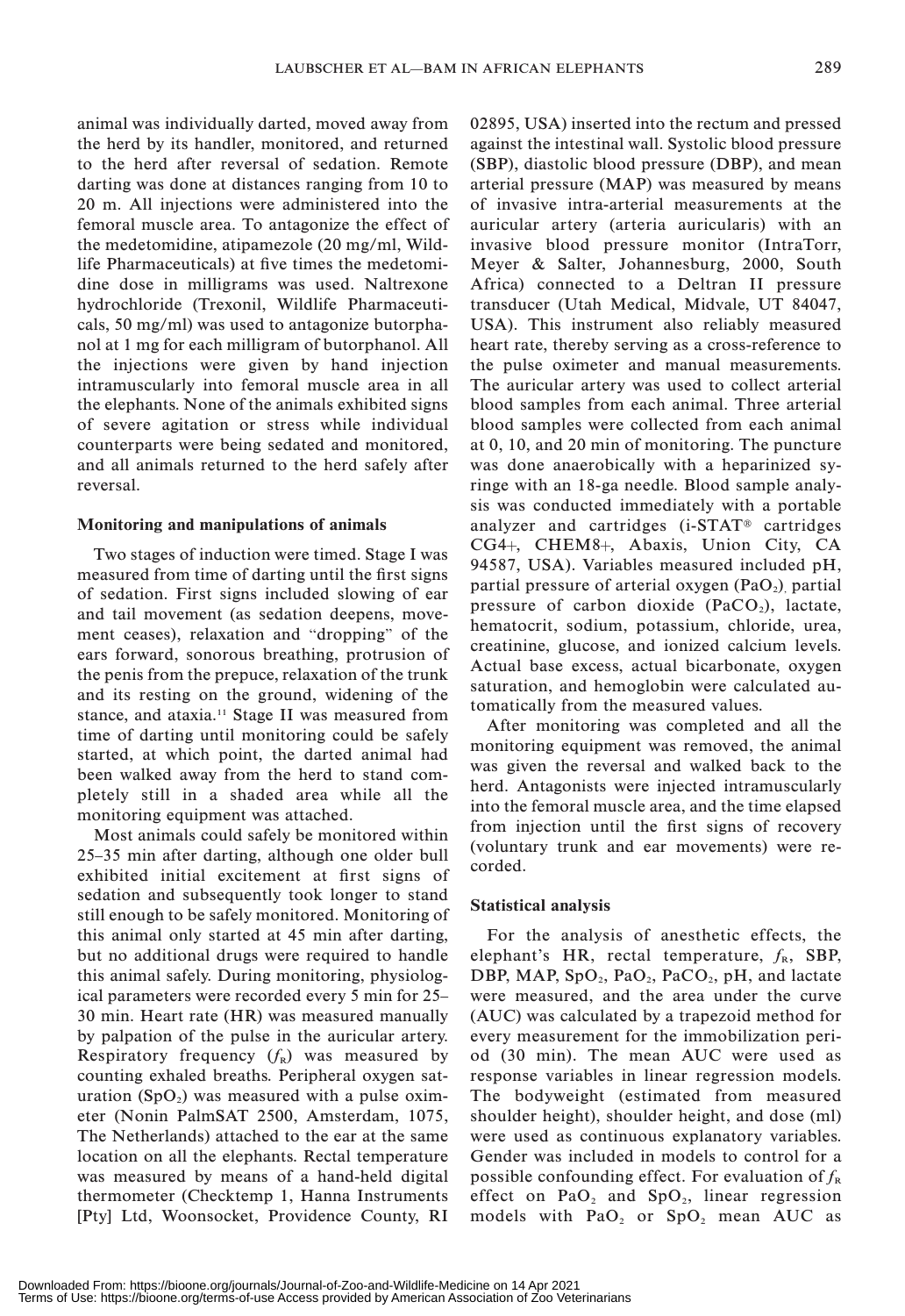| Dose                    | $BAM$ (ml)          | Butorphanol (mg)  | Azaperone (mg)     | Medetomidine (mg)  |
|-------------------------|---------------------|-------------------|--------------------|--------------------|
| Total dose              | $1.66 \pm 0.51$     | $49.88 \pm 15.41$ | $19.95 \pm 6.17$   | $19.95 \pm 6.17$   |
|                         | $(1.0-2.7)$         | $(30.0 - 81.0)$   | $(12.0 - 32.4)$    | $(12.0 - 32.4)$    |
| Dose/cm shoulder height | $0.006 \pm 0.001$   | $0.19 \pm 0.04$   | $0.076 \pm 0.015$  | $0.076 \pm 0.015$  |
|                         | $(0.005 - 0.009)$   | $(0.14 - 0.26)$   | $(0.055 - 0.102)$  | $(0.055 - 0.102)$  |
| Estimated dose/kg       | $0.0005 \pm 0.0001$ | $0.016 \pm 0.002$ | $0.006 \pm 0.0008$ | $0.006 \pm 0.0008$ |
|                         | $(0.0004 - 0.0007)$ | $(0.013 - 0.02)$  | $(0.005 - 0.008)$  | $(0.005 - 0.008)$  |

Table 1. BAM doses for the standing sedation of African elephant (Loxodonta africana). Doses are given as mean  $\pm$  SD (range).

response variables and  $f_{R}$  as an explanatory variable were used. For evaluation of the elephant's HR, rectal temperature,  $f_{R}$ , SBP, DBP, MAP,  $SpO<sub>2</sub>$ ,  $PaO<sub>2</sub>$ ,  $PaCO<sub>2</sub>$ ,  $pH$ , and lactate over time, monitoring times were assigned as either 20–30 min, 30–40 min, 40–50 min, or 50–60 min after darting. Responses over time intervals were analyzed by a restricted maximum likelihood estimation (REML) model. Data analysis was performed by the Variance Estimation and Precision module of Statistica 13.5.0 software program (TIBCO, Palo Alto, CA 94020, USA). For analysis of the effect of BAM on induction (time to first sign of sedation) and recovery time, linear regression models were used. Normality was verified by scatter and normality plots of standardized residuals. For all statistical analyses, Statistica 13.5.0 software was used;  $P \le 0.05$  were considered statistically significant. Data are reported as mean  $\pm$  SD (range). The Kolmogorov–Smirnov and Lilliefors test for normality showed that physiological data were not normally distributed, and this data is presented as median  $\pm$  SD (interquartile range).

#### RESULTS

In total, seven females (ages 6–31 yr) and six males (ages 9–35 yr) were sedated (mean  $19 \pm 10$ yr). Estimated elephant weights ranged from 1,750 to 5,250 kg (mean  $3,140 \pm 1,166$  kg). The smallest elephant in the study group was an 8-yrold female, and the largest was a 35-yr-old male.

In all 13 monitored animals, complete sedation occurred after a single administration of BAM. The doses used are given in Table 1.

First signs of sedation were observed within 3– 10 min (mean  $6 \pm 2$  min) after darting, and monitoring of the animals started on average at 24  $\pm$  9 min after darting. A weak association was found between the BAM dose (ml) and first sign of sedation ( $P = 0.04$ ;  $R^2 = -0.22$ ) so that higher BAM doses resulted in faster induction times. All inductions observed were calm and smooth, although the second largest bull in the herd (age 27 yr; 310 cm shoulder height; estimated weight 4,900 kg) showed initial excitation at the first signs of sedation and proceeded to run away when its handler tried to walk it away from the herd for monitoring. The handler managed to calm it down, and it could eventually be monitored safely at 45 min after darting for the complete monitoring period of 25–30 min. Hypersalivation was observed in four of the elephants. None of the elephants showed reaction to minor procedures such as blood sampling, vaccination, or microchipping. One elephant required treatment of an abscess and showed no response to laceration, draining, and flushing of the abscess. None of the elephants became recumbent or responsive during monitoring.

Arterial blood gas values were at acceptable levels throughout sedation: mean PaO<sub>2</sub> = 83.0  $\pm$ 10.64 mm Hg; mean PaCO<sub>2</sub> = 48.0  $\pm$  6.32 mm Hg. There was no association between  $f_R$  and PaO<sub>2</sub> (P)  $= 0.226$ ) or  $f_R$  and SpO<sub>2</sub> (P  $= 0.836$ ). Table 2 presents the median  $\pm$  SD and range of the main parameters measured during monitoring and the results of the blood gas analyses. None of the physiological parameters measured differed over the monitoring periods  $(P > 0.05)$ , except for PaO<sub>2</sub>, which was significantly lower ( $P = 0.024$ ) at 20–30 min after darting  $(73.4 \pm 11.52 \text{ mm Hg})$ compared with 40–50 min after darting (84.8  $\pm$ 5.79 mm Hg).

The average time from darting until the reversal was injected was  $57.7 \pm 9.07$  min. Recovery was smooth and calm in all animals. Time from injection until the first signs of recovery was 4.6  $\pm$  2.01 min (range 1–8 min). There was no association between time to first sign of recovery and the BAM dose (ml,  $P > 0.05$ ). The average time elapsed from darting until monitoring was complete was  $51.5 \pm 9.01$  min. No mortalities occurred during the study, and no subsequent adverse effects were noted.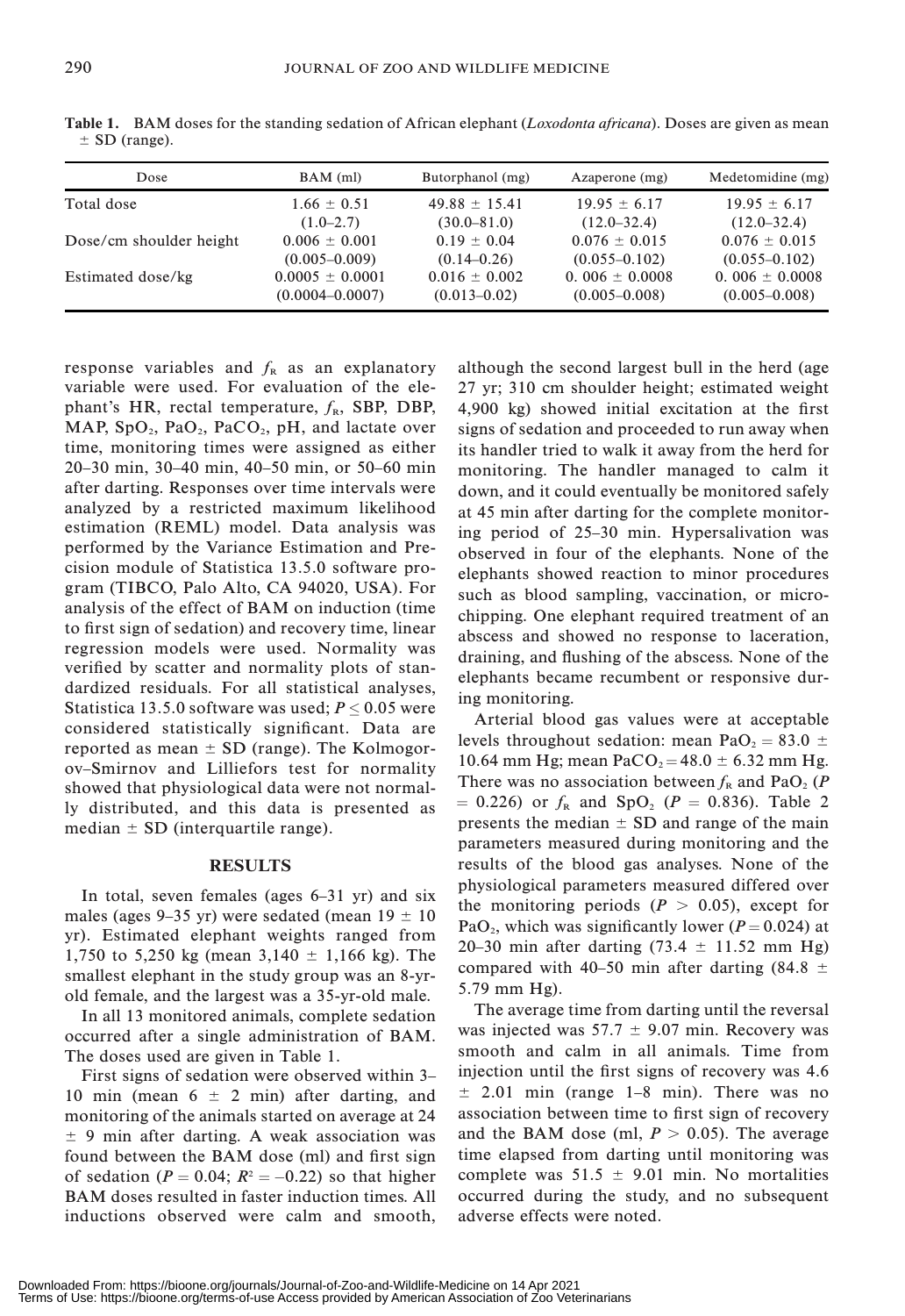|                       |             | Time after darting |                   |                   |                   |                             |  |
|-----------------------|-------------|--------------------|-------------------|-------------------|-------------------|-----------------------------|--|
| Variable <sup>a</sup> | Unit        | $20 - 30$ min      | $30-40$ min       | $40 - 50$ min     | $50-60$ min       | Overall (range)             |  |
| <b>HR</b>             | beats/min   | $40.0 \pm 6.94$    | $38.0 \pm 6.45$   | $42.0 \pm 7.38$   | $38.5 \pm 5.38$   | $40.0 \pm 6.55(35-44)$      |  |
| $f_{\rm R}$           | breaths/min | $6.0 \pm 1.6$      | $6.0 \pm 1.91$    | $6.0 \pm 1.65$    | $6.0 \pm 1.47$    | $6.0 \pm 1.67$ (5-8)        |  |
| SpO <sub>2</sub>      | $\%$        | $100.0 \pm 1.93$   | $100.0 \pm 1.32$  | $99.0 \pm 1.62$   | $99.0 \pm 1.38$   | $99.5 \pm 1.62$ (98-100)    |  |
| T.                    | $^{\circ}C$ | $36.6 \pm 0.48$    | $35.8 \pm 0.57$   | $36.4 \pm 0.39$   | $36.3 \pm 0.6$    | $36.3 \pm 0.53$ (35.8–36.5) |  |
| <b>SP</b>             | $mm$ Hg     | $122.0 \pm 22.84$  | $115.0 \pm 18.32$ | $114.0 \pm 20.48$ | $119.0 \pm 26.13$ | $118.5 \pm 20.22$ (107-131) |  |
| DP                    | mm Hg       | $80.0 \pm 20.07$   | $87.5 \pm 13.78$  | $84.0 \pm 15.39$  | $86.0 \pm 13.81$  | $86.0 \pm 15.0$ (77-95)     |  |
| <b>MAP</b>            | $mm$ Hg     | $95.0 \pm 20.47$   | $94.0 \pm 14.26$  | $92.0 \pm 17.3$   | $97.0 \pm 17.3$   | $94.5 \pm 16.12$ (88-108)   |  |
| PaO <sub>2</sub>      | $mm$ Hg     | $78.0 \pm 11.53$   | $83.0 \pm 10.72$  | $85.5 \pm 5.79$   | $87.0 \pm 7.1$    | $83.0 \pm 10.64$ (75-87)    |  |
| PaCO <sub>2</sub>     | $mm$ Hg     | $51.0 \pm 5.77$    | $49.7 \pm 7.99$   | $47.0 \pm 5.72$   | $44.0 \pm 1.74$   | $48.0 \pm 6.32$ (45-54)     |  |
| Lactate               | mmol/L      | $0.8 \pm 0.28$     | $0.77 \pm 0.24$   | $0.73 \pm 0.28$   | $0.74 \pm 0.28$   | $0.74 \pm 0.25$ (0.61-0.91) |  |
| pH                    |             | $7.37 \pm 0.03$    | $7.36 \pm 0.07$   | $7.37 \pm 0.04$   | $7.36 \pm 0.04$   | $7.36 \pm 0.05$ (7.34–7.38) |  |

Table 2. The physiological response of elephants to standing sedation with a butorphanol-azaperonemedetomidine fixed-dose combination (BAM) over a 25–30-min period.

<sup>a</sup> HR indicates heart rate;  $f_R$ , respiratory frequency; SpO<sub>2</sub>, peripheral capillary oxygen saturation; T, rectal temperature; SP, systolic pressure; DP, diastolic pressure; MAP, mean arterial pressure; PaO<sub>2</sub>, partial pressure of oxygen; PaCO<sub>2</sub>, partial pressure of carbon dioxide.

### DISCUSSION

Published reports on the standing sedation of African elephants are limited.23,30,42 The doses used in the current study were based on ranges similar to those reported for medetomidine and butorphanol in elephants, although the azaperone dose was very low compared with previously reported ranges of  $0.068-0.107$  mg/kg.<sup>32</sup> Some of the earliest reports on standing sedation of captive and trained African elephants used only azaperone.42 It was noted that the ideal neuroleptic to achieve standing sedation in this species should have a wide margin of safety, be as small an injection volume as possible, produce consistently predictable results, have a rapid induction and a recovery within 1–2 hr, and should sedate the animal enough for minor procedures and handling while still maintaining the elephant in a standing position without excessive restraint.42 The results from the current study indicate that the BAM combination possesses all these qualities. Injection volumes did not exceed 3 ml, physiological parameters were consistently stable throughout sedation, sedation was observed within 10 min and animals could be safely monitored within 25 min after darting, and recovery commenced within 5 min after injection of the antagonists. Additionally, none of the animals became unstable or recumbent, and none of the elephants required additional drugs to maintain sedation throughout monitoring.

Similar induction times have been reported as in the current study with a combination of butorphanol (0.03  $\pm$  0.007 mg/kg) and medetomidine (0.009  $\pm$  0.002 mg/kg) in captive African elephants.<sup>23</sup> However, it was reported that a supplemental injection of  $0.003 \pm 0.001$  mg/kg medetomidine and  $0.007 \pm 0.003$  mg/kg butorphanol was required for 11 out of 33 of the sedations. Induction times were also reduced with the addition of hyaluronidase (1,000–2,000 IU) during eight sedations. The addition of hyaluronidase to BAM may improve induction times, as well, and should be further investigated. The use of detomidine (0.013– 0.020 mg/kg) and butorphanol (0.013–0.020 mg/ kg) in three African elephants requiring 14 standing sedation procedures has also been reported.30 First signs of sedation were observed within 11.6  $\pm$ 5.9 min. This initial sign of sedation was ranked as "mild" in four of the sedation procedures, and these animals received subsequent supplemental doses. Two additional sedation events that required prolonged procedures also received supplemental doses to extend sedation and analgesia. For seven of the eight procedures not requiring supplemental doses, maximal drug effect appeared to occur at  $25-30$  min after injection.<sup>30</sup> These results are similar to those observed in the current study, although none of the animals in the current study required supplemental doses to maintain sedation, which suggests an advantage of BAM over detomidine-butorphanol. This result may in part be a result of the addition of azaperone in the BAM combination, resulting in the potentiation of sedation, as well as the high selectivity of medetomidine for  $\alpha$ , receptors compared with detomidine.<sup>43,47</sup>

Medetomidine is a potent  $\alpha_2$  adrenoreceptor agonist, with specific actions at the receptors responsible for sedation and analgesia.6,9,37,49 Al-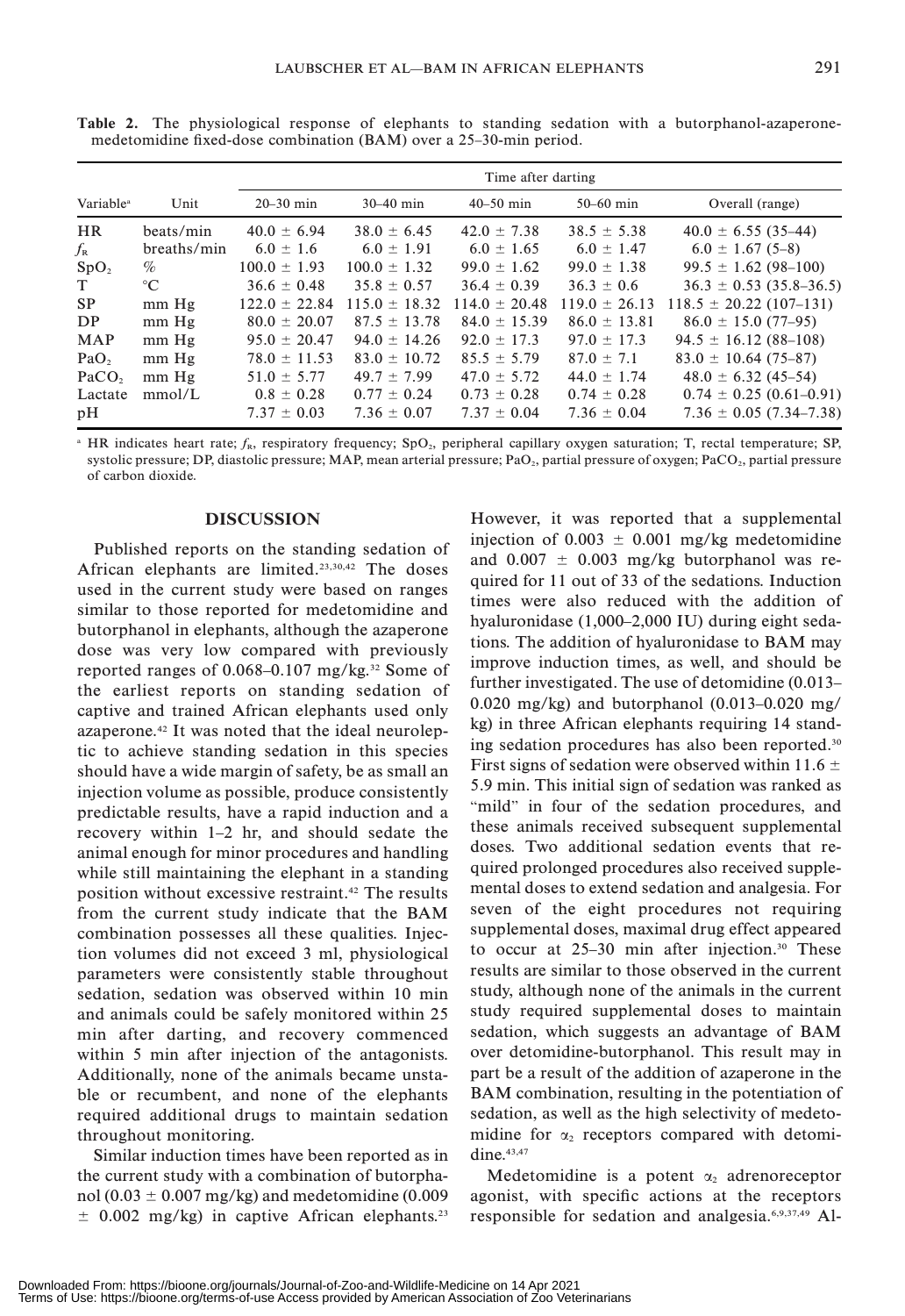though it is commonly used as a sedative in veterinary medicine, bradycardia and hypotension are inherent side effects that have been reported.10 Medetomidine causes peripheral vasoconstriction by activating postsynaptic  $\alpha_{2B}$  adrenoceptor subtypes in the vascular smooth muscle.<sup>43,49</sup> As a result, an initial increase in blood pressure may be seen because of an increase in systemic vascular resistance, followed by a decrease in blood pressure from the baroreceptor reflex and the suppression of cardiac output.29,36 No bradycardia was observed in any of the elephants treated with BAM. The heart rates of conscious, standing African and Asian elephants has been reported to be 24–55 beats/min.11,15 A MAP of 100–191 mm Hg, SBP of 138–239 mm Hg, and DBP of 70–164 mm Hg has also been reported in conscious, standing elephants.15 Most of the animals in the current study were mildly hypotensive, although one elephant, a 29-yr-old male with an estimated weight of 4,550 kg, was moderately hypotensive throughout sedation with a mean systolic/diastolic (mean) blood pressure of 100/73 (82). However, blood pressure was not low enough to warrant reversal, and it is unclear what caused this mild to moderate hypotension. Cardiovascular side effects that have been reported in other species with the use of medetomidine include transient hypertension and an increase in vascular resistance during the loading phase, bradycardia, and a reduction in cardiac output followed by hypotension.<sup>43,50</sup> This pattern of effect was not noted, with no initial hypertension observed in any of the animals. Azaperone is a butyrophenone that causes peripheral vasodilation by blocking the  $\alpha_1$ adrenergic receptors and inducing vasodilation in striated muscle arterioles, thereby reducing vascular resistance and reducing blood pressure.24,33 Azaperone is often included in opioid-based immobilization protocols in large species, such as elephant, to counteract the hypertensive effects of the opioids.13,14 The inclusion of azaperone in the BAM combination may have contributed to the mild hypotension observed but was likely not the predominant cause because comparatively low doses were used compared with doses reported for African elephants.<sup>33</sup>

Rectal temperatures fell within acceptable ranges reported for elephants.<sup>11</sup> Respiratory parameters were stable in all the animals throughout sedation and fell within the normal ranges reported for conscious, standing elephants.11,15,50 In conscious, standing African elephants,  $PaO<sub>2</sub>$  and PaCO<sub>2</sub> values of 96.21  $\pm$  1.55 and 44.19  $\pm$  0.48 mm Hg, respectively, have been reported in

conscious, standing African elephants, whereas in Asian elephants,  $PaO<sub>2</sub>$  and  $PaCO<sub>2</sub>$  values of 103  $\pm$  2 and 39.4  $\pm$  0.3 mm Hg, respectively, have been reported.15,17 In the current study, only one elephant had clinically significant hypoxemia characterized by a PaO<sub>2</sub> < 60 mm Hg.<sup>46</sup> This elephant was also hypercapnic ( $PaCO<sub>2</sub> > 50$  mm Hg), although pH and  $SpO<sub>2</sub>$  fell within acceptable ranges. The former indicates mild hypoventilation, although the animal had  $f<sub>R</sub>$  values ranging from 6 to 9 breaths/min. Hypoventilation in white-tailed deer immobilized with butorphanol, azaperone, and medetomidine has been reported and attributed to the respiratory depressant effect of both butorphanol and medetomidine.<sup>27</sup> It must be noted that doses of 0.43 mg/kg butorphanol, 0.36 mg/kg azaperone, and 0.14 mg/kg medetomidine were used, which were significantly higher than those used in the elephants. Butorphanol is a synthetic opioid that is centrally acting with mixed agonist-antagonistic activity at  $\mu$ -opioid receptors and agonistic activity at  $\kappa$ -opioid receptors.20 Although it is less likely to induce respiratory depression compared with pure  $\mu$  agonists,<sup>1,48</sup> its combination with medetomidine may adversely affect respiration because of their synergistic effect.  $\alpha_2$  Agonists have been reported to have negative effects on respiration because of the significant decrease in oxygen delivery as a result of a drop in cardiac output.<sup>2-4</sup> This outcome would likely also explain the generally lower  $PaO<sub>2</sub>$  values of the remaining group of elephants in the current study compared with the values reported for fully conscious elephants.

Recoveries in all the animals were smooth and uneventful, and animals could be moved back to the remainder of the herd without any observable stress elicited in either the individual or the rest of the herd. Recoveries were quicker than reported when yohimbine was used to antagonize detomidine.30 This result was probably due to the use of atipamezole in the current study, because atipamezole has the highest  $\alpha_2$  receptor affinity of all the available  $\alpha_2$  antagonists and is therefore preferred for antagonizing medetomidine.43 Slower recoveries compared with the current results have also been reported with the use of a lower atipamezole : medetomidine ratio.22

# **CONCLUSIONS**

Overall, BAM produced a good level of sedation in all the animals. Inductions and recoveries were uneventful and quick, and all animals could safely be handled throughout the monitoring period without the need for additional doses. The butor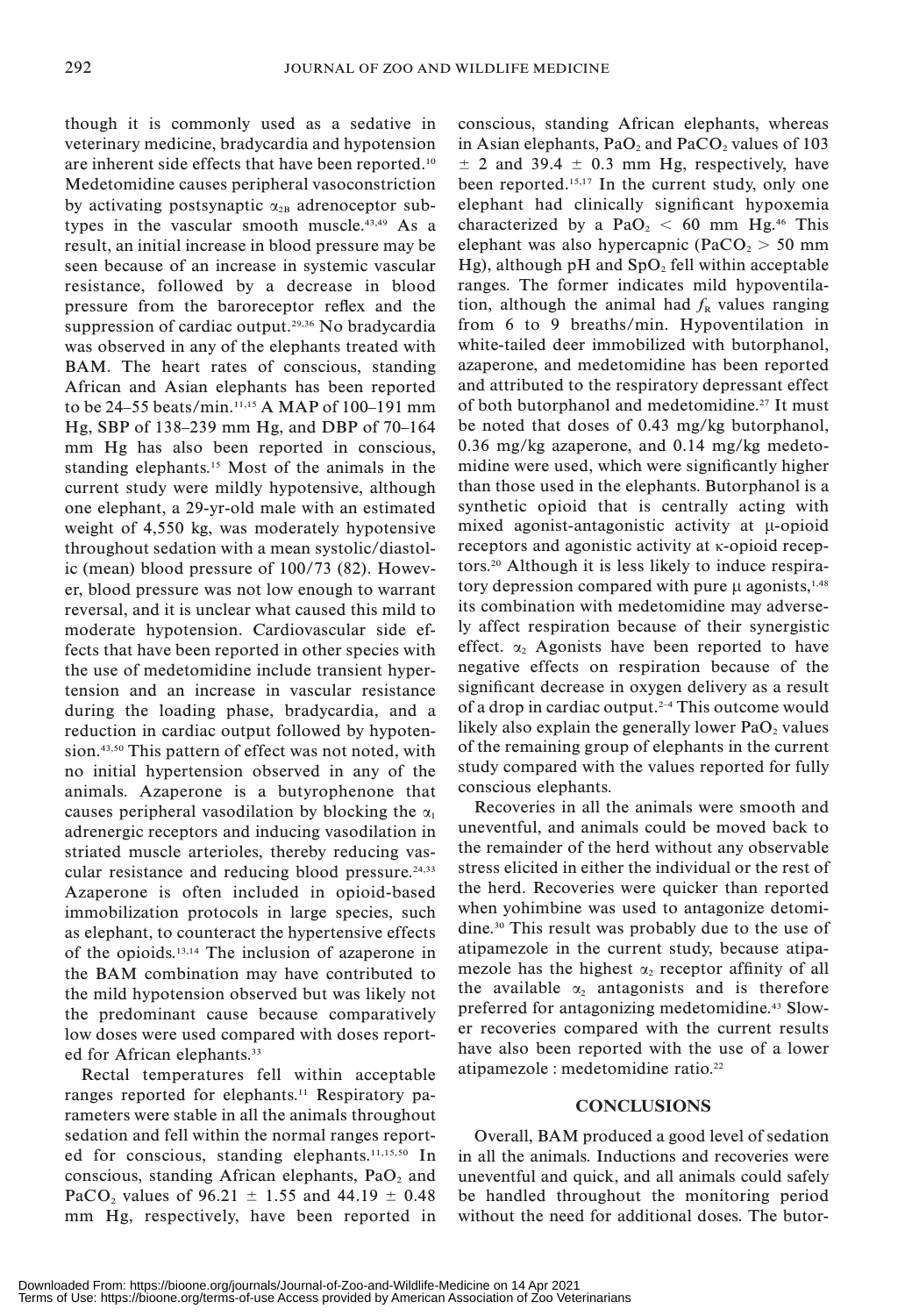phanol in the combination provided adequate analgesia for minor procedures, such as vaccinations and wound treatments, and none of the animals exhibited any signs of discomfort. Although all the animals were mildly hypotensive, physiological parameters were stable throughout monitoring and indicated safe sedation of all the animals. The use of this combination can be recommended in captive, trained African elephants at a dose of  $0.006 \pm 0.001$  ml/cm shoulder height. Reversal with intramuscular naltrexone at a dose of 1 mg/mg butorphanol and atipamezole at a dose of 5 mg/mg medetomidine is also recommended.

Acknowledgments: The authors thank Camp Jabulani and Wildlife Pharmaceuticals (Pty) Ltd.

# LITERATURE CITED

1. Bush M, Citino SB, Lance WR. The use of butorphanol in anesthesia protocols for zoo and wild mammals. In: Miller RE, Fowler M. (eds.). Zoo and wild animal medicine, Volume 7, Current therapy. St Louis (MO): Elsevier; 2011. p. 1–9.

2. Caulkett NA, Cribb PH, Duke T. Cardiopulmonary effects of medetomidine-ketamine immobilization with atipamezole reversal and carfentanil-xylazine immobilization with naltrexone reversal: a comparative study in domestic sheep (Ovis ovis). J Zoo Wildl Med. 1994;25(3):376–389.

3. Caulkett NA, Duke T, Cribb PH. Cardiopulmonary effects of medetomidine : ketamine in domestic sheep (Ovis ovis) maintained in sternal recumbency. J Zoo Wildl Med. 1996;27(2):217–226.

4. Chittick E, Horne W, Wolfe B, Sladky K, Loomis M. Cardiopulmonary assessment of medetomidine, ketamine and butorphanol anaesthesia in captive Thomson's gazelles (Gazella thomsoni). J Zoo Wildl Med. 2001;32(2):168–175.

5. Cook W, Cain D, Hensley T. Tissue residue levels of butorphanol, azaperone, medetomidine, atipamezole, and naltrexone in white-tailed deer (Odocoileus virginanus) at 11 and 21 days post intramuscular injection. Poult Fish Wildl Sci. 2016;4(2):10–11.

6. Cullen LK. Medetomidine sedation in dogs and cats: a review of its pharmacology, antagonism and dose. Br Vet J. 1996;152:519–535.

7. Dangolla A, Silva I, Kuruwita VY. Neuroleptanalgesia in wild Asian elephants (Elephas maximus maximus). Vet Anaesth Analg. 2004;31(4):276–279.

8. du Toit JG. Veterinary care of African elephants. Johannesburg (South Africa): South African Veterinary Foundation/Novartis Wildlife Fund; 2001.

9. Fahlman Å. Advances in wildlife immobilisation and anaesthesia. PhD Dissertation, 2008. Swedish Univ. of Agricultural Sciences, Uppsala (Sweden).

10. Flacke JW. Alpha 2-adrenergic agonists in cardiovascular anesthesia. J Cardiothorac Vasc Anesth. 1992;6(3):344–359.

11. Fowler ME, Mikota SK. Biology, medicine and surgery of elephants. Ames (IA): Blackwell Publishing; 2006.

12. Hansen CM, Beckmen KB. Butorphanol-azaperone-medetomidine for the immobilization of captive caribou (Rangifer tarandus granti) in Alaska, USA. J Wildl Dis. 2018;54(3):650–652.

13. Hattingh J, Knox CM, Raath JP. Arterial blood pressure and blood gas composition of white rhinoceroses under etorphine anaesthesia. S Afr J Wildl Res. 1994;24:12.

14. Hattingh J, Knox CM, Raath JP, Keet DF. Arterial blood-pressure in anesthetized african elephants. S Afr J Wildl Res. 1994;24(1–2):15–17.

15. Honeyman VL, Pettifer GR, Dyson DH. Arterial blood pressue and blood gas values in normal standing and laterally recumbent African (Loxodonta africana) and Asian (Elaphus maximus) elephants. J Zoo Wildl Med. 1992;23(2):205–210.

16. Hyeroba D, Apell P, Goldberg T, Shafer LA, Kidega T, Asimwe C. Ketamine-medetomidine regimen for chemical immobilisation of free-ranging chimpanzees (Pan troglodytes schweinfurthii) in Uganda. Vet Rec. 2013;172(18):475.

17. Isaza R, Behnke BJ, Bailey JK, McDonough P, Gonzalez NC, Poole DC. Arterial blood gas control in the upright versus recumbent Asian elephant. Respir Physiol Neurobiol. 2003;134(2):169–176.

18. Jacobson ER, Allen J, Martin H, Kollias GV. Effects of yohimbine on combined xylazine-ketamine– induced sedation and immobilization in juvenile African elephants. Am Vet Med Assoc. 1985;187(11):1195– 1198.

19. Kirschner SM, Rodenkirch R. Assessment of butorphanol-azaperone-medetomidine combination as anesthesia for semen collection and evaluation of semen quality in white-tailed deer (Odocoileus virginianus). Anim Reprod Sci. 2017;184:196–203.

20. Knych HK, Casbeer HC, Mckemie DS, Arthur RM. Pharmacokinetics and pharmacodynamics of butorphanol following intravenous administration to the horse. J Vet Pharmacol Ther. 2013;36(1):21–30.

21. Kock MD, Burroughs RE (eds.). Chemical and physical restraint of wild animals. 2nd ed. Greyton (South Africa): International Wildlife Veterinary Services (Africa); 2012.

22. Lapid R, Shilo-Benjamini Y. Immobilization of captive Nubian ibex (Capra nubiana) with butorphanolmidazolam-medetomidine or butorphanol-azaperonemedetomidine and atipamezole reversal. J Zoo Wildl Med. 2015;46(2):291–297.

23. Lüders I, Tindall B, Young D, van der Horst G, Botha S, Luther I, Maree L, Bertschinger HJ. Standing sedation with medetomidine and butorphanol in captive African elephants (Loxodonta africana). Vet J. 2016; 209:190–192.

24. Mentaberre G, López-Olvera JR, Casas-Díaz E, Fernández-sirera L, Marco I, Lavín S. Effects of azaperone and haloperidol on the stress response of drive-net captured Iberian ibexes (Capra pyrenaica). Eur J Wildl Res. 2010;56(5):757–764.